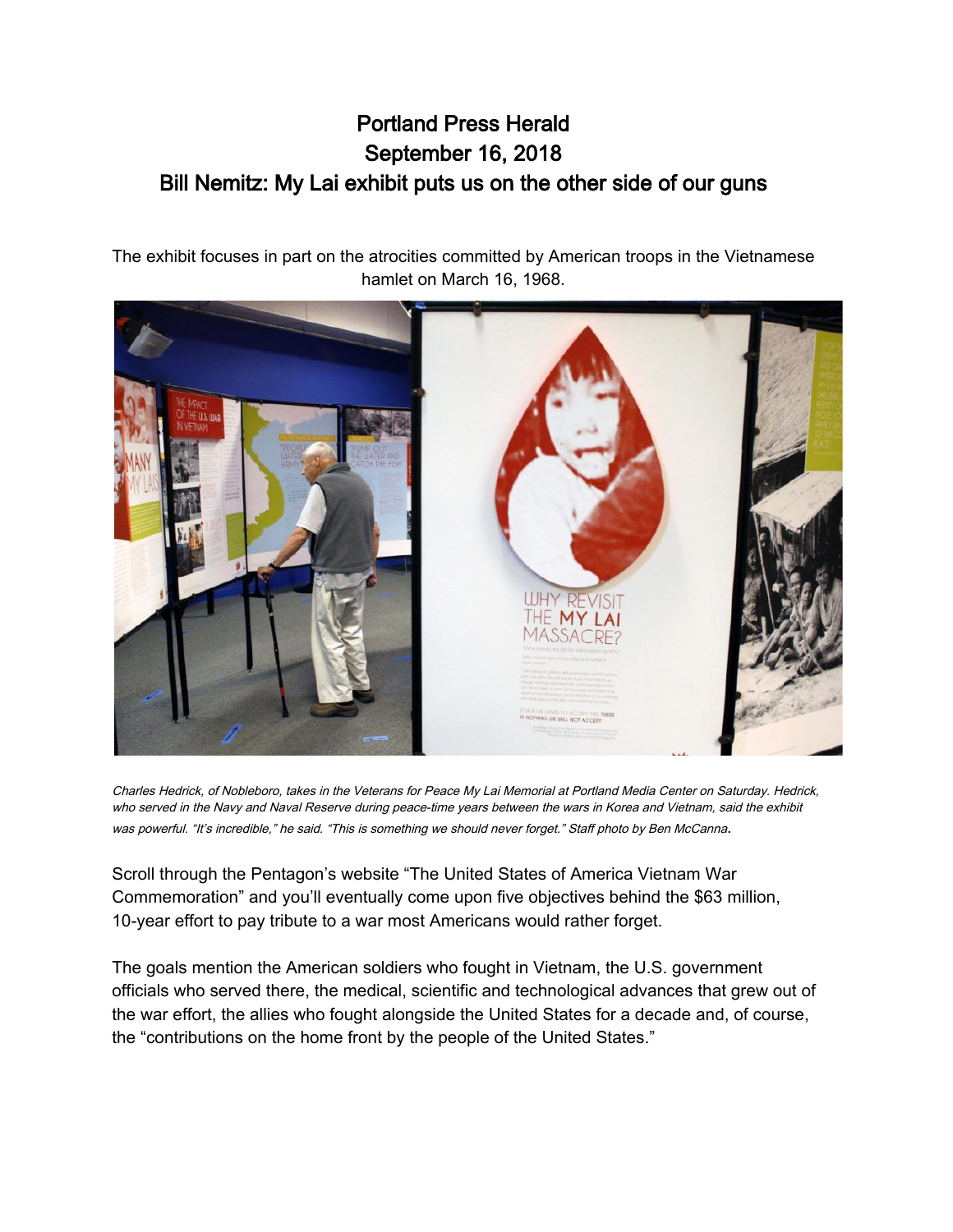Nowhere, not once, is there a mention of the Vietnamese people.

"We are privileged enough to go to war in other people's countries," Mac MacDevitt said Friday evening as the first visitors trickled into the opening of this weekend's My Lai Memorial Exhibit in downtown Portland. "And often we talk about our own suffering. But part of the cost of war is what happened to the people who lived there."



Maine is the eighth stop on the exhibit's two-year national tour. MacDevitt launched it late last winter, on the 50th anniversary of the My Lai massacre, to counterbalance the Department of Defense's ongoing tribute to a war that ended in defeat and, in the process, tore the country apart.

Sponsored locally by the Maine Chapter of Veterans for Peace, the exhibit focuses in part on the unspeakable atrocities committed by American troops on March 16, 1968, in and around the tiny hamlet of My Lai near what was then the border between North and South Vietnam.

According to the Vietnamese government, 504 civilians, many of them women and children, were slaughtered that day by soldiers from the 23rd Infantry Division's Charlie Company, 1st Battalion, 20th Infantry Regiment.

After journalist Seymour Hersh reported his way through a military cover-up and broke the My Lai story in late 1969, the Army charged 26 soldiers with offenses ranging from rape to murder.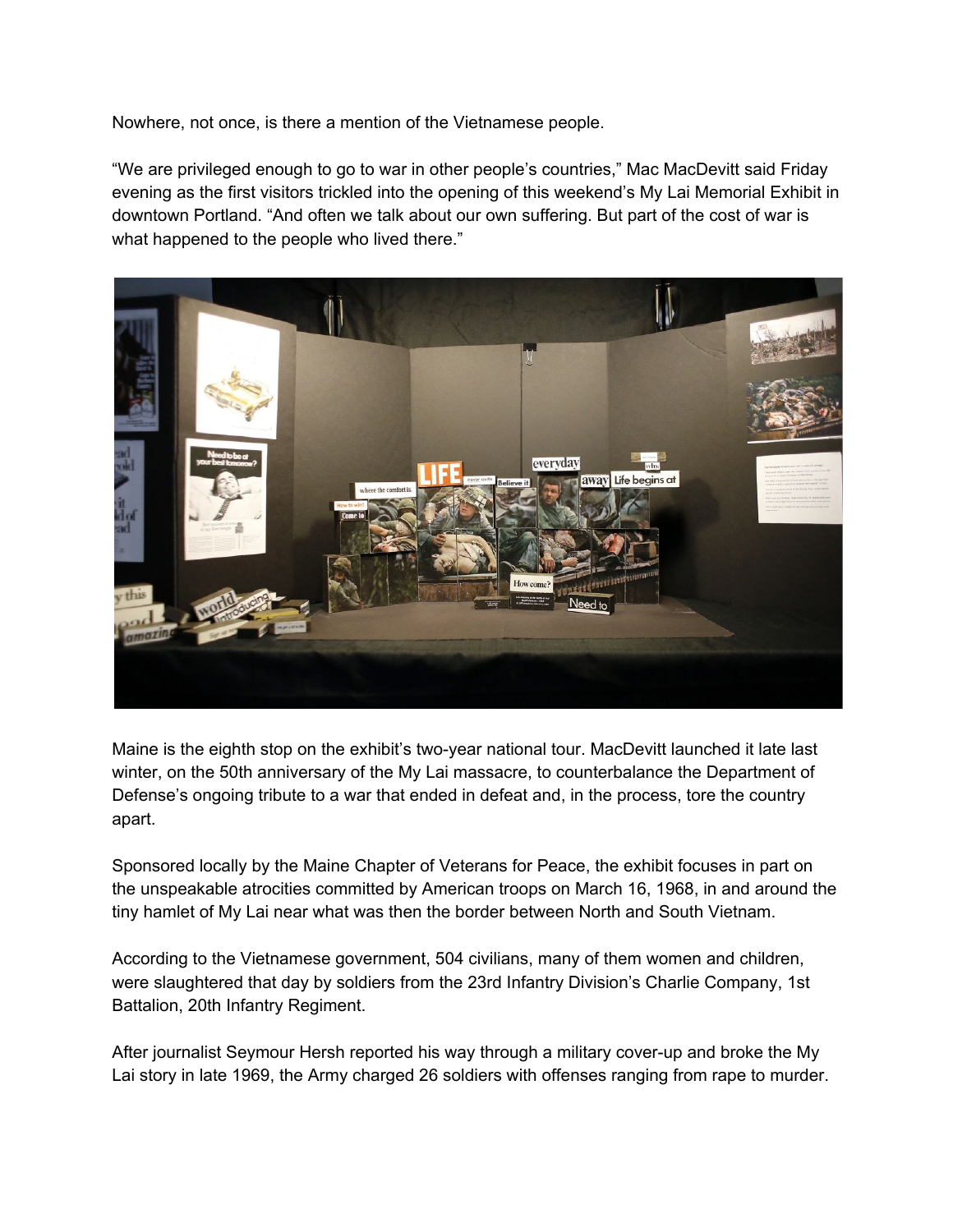But only one, 2nd Lt. William L. Calley, was actually tried and convicted. Initially sentenced to life imprisonment, he would go on to serve only 3½ years under house arrest before his sentence was commuted and he was sent on his way.

One of the exhibit panels recalls the words of Pfc. Paul Meadlo, who served under Calley and spoke to Mike Wallace on CBS in November 1969.

"They were begging and saying, 'No. No,' " said Meadlo, later identified as one of the main shooters along with Calley. "And their mothers were hugging their children, but they kept on firing – well, we kept right on firing. They was waving their arms and begging."

The horrors of that day know no bounds:

Hundreds of villagers, none of them combatants, herded into a long irrigation ditch, only to be shot with machine guns and pelted with hand grenades.

Women and girls gang-raped, murdered and then mutilated.

Calley, according to eyewitnesses, chased after one young boy trying to crawl out of the ditch, threw him back in, raised his weapon and shot the toddler point-blank.

Three Americans – a helicopter crew led by Maj. Hugh Thompson – landed their aircraft late that morning and tried to stop the carnage. Thompson went so far as to stand between the soldiers from Charlie Company and a group of villagers, threatening to shoot his fellow Americans if they didn't stand down.

Long before he was eventually dubbed a hero, Thompson would be vilified by American soldiers and civilians as the guy who sold out his own country.

Over the decades, many have denounced My Lai as the low point, by far, of the Vietnam era, a singular stain on our country's honor.

But MacDevitt, a retired teacher and social worker who obtained a draft deferral because he simply couldn't imagine participating in the war, thinks that characterization misses a much larger, equally important point.

"I see My Lai just as a lens," he said. "Because we killed 2 million civilians in the course of the war."

Thus, in addition to putting a microscope on My Lai, the exhibit extrapolates outward to the broader war, its other atrocities, the painful legacy left behind by Agent Orange, as well as the subsequent U.S. military forays into places like Iraq and Afghanistan.